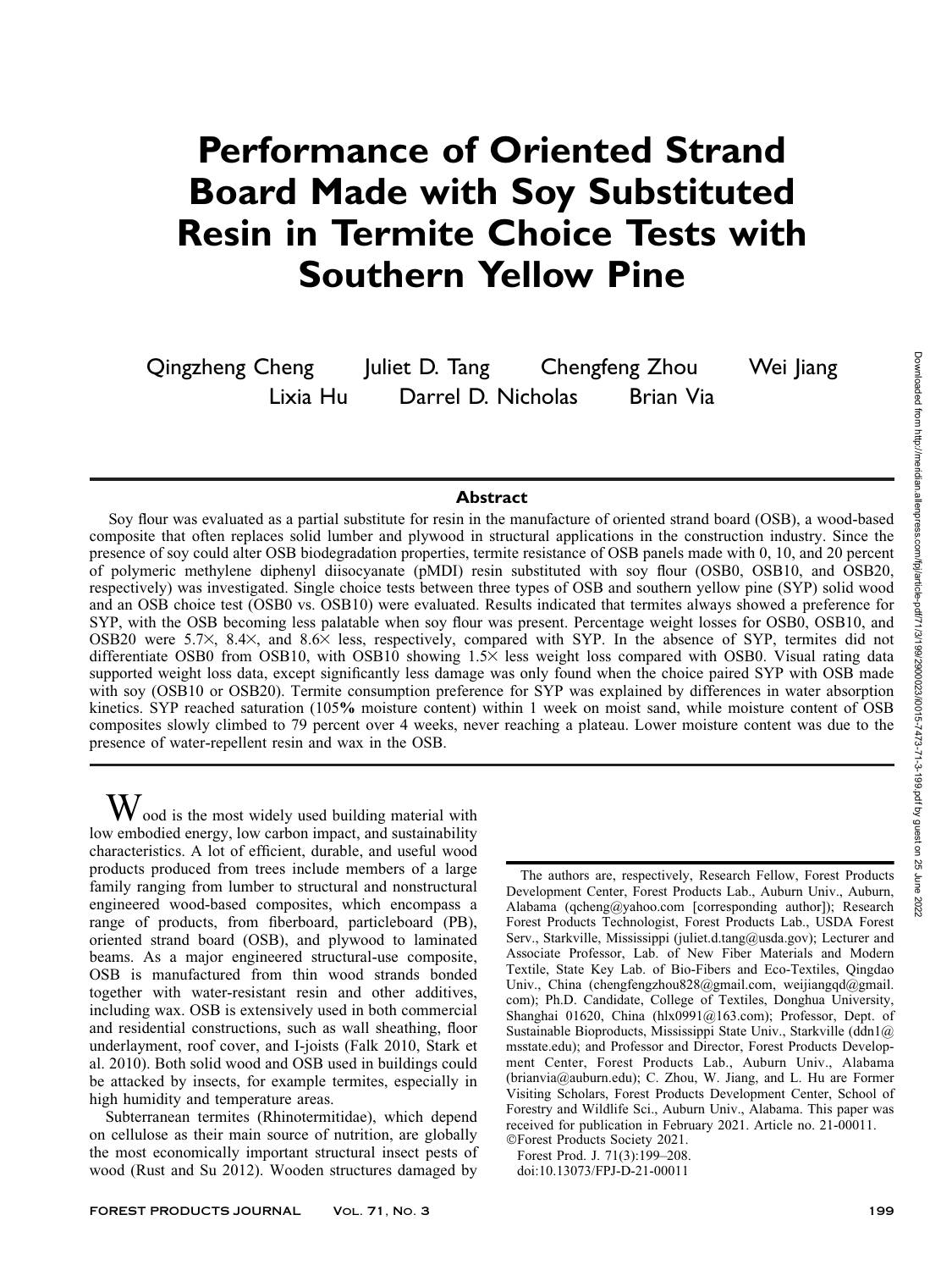subterranean termites are found in most of the United States (Peterson et al. 2006) but especially in the warm, humid southeastern states where the climate favors their proliferation and development (Clausen 2010). Wood-based composites, such as OSB, PB, plywood, and cross laminated timber (CLT), are major replacements of solid wood in nonstructural and structural applications in the construction industry. Like wood, these composites are prone to biodegradation when they are used in construction, especially in outdoor conditions and in contact with the ground (Laks 2002, Gardner et al. 2003, Kirkpatrick and Barnes 2005). Studies of cross laminated timber (CLT) have shown that it is susceptible to subterranean termite attack and would be at risk especially in the southeastern United States where subterranean termites flourish (França et al. 2018) or along the warm coastal areas where drywood termites occur. The feasibility of making CLT from dimensional lumber pressure treated with micronized copper azole - type C (MCA-C), a copper-based wood preservative for unprotected, ground contact conditions, though, has been demonstrated with best results when the adhesive was a single component polyurethane (Lim et al. 2020).

Many factors can influence and be used to protect wood composites to ensure a long service life in interior dry/wet or exterior above ground and protected conditions. For example, wood species in untreated PB can be manipulated to increase resistance to termites, and PB with resins had better resistance than binderless PB in field tests (Suhasman et al. 2012). Untreated OSB showed lower resistance than medium-density fiberboard (MDF) and PB samples for termite attack under field test conditions, but chemical treatment with alkaline copper quat or copper azole significantly improved the durability of the wood-based composites including OSB, MDF, and PB (Kartal and Green 2003, Tascioglu et al. 2018). Both zinc and calcium borate used in OSB also provided improved protection against termite attack. As the borate loading increased, percentage sample weight loss decreased, and termite death rate increased, but termite activity was not completely eliminated (Sean et al. 1999, Wu et al. 2002, Lee et al. 2004).

As a natural and environmentally friendly material, soy flour has been used in resin formulations (Li et al. 2004, Frihart et al. 2014, Vnučec et al. 2017). It was applied as an additive in phenol formaldehyde to make wood composites (Hand et al. 2017, 2018). Using soy flour to partially substitute polymeric methylene diphenyl diisocyanate (pMDI) resin by 10 to 20 percent for the manufacture of OSB has also been found to improve mechanical and physical board properties while decreasing cost, because soy flour is about three times cheaper than pMDI (Cheng et al. 2019, Asafu-Adjaye et al. 2020). The presence of soy flour at these concentrations, however, may have changed the biodegradation properties of the wood flakes in the OSB. Therefore, the goal of this investigation was to study termite resistance of OSB panels made with 0, 10, and 20 percent substitution of pMDI resin with soy flour and determine whether termites were able to discriminate between OSB and SYP or between OSB with and without soy flour.

#### Materials and Methods

#### Materials

SYP wood strands with moisture content about 7 to 8 percent were donated by Norbord (Lanett, Alabama). Emulsion wax was provided by Louisiana-Pacific Corporation (Hanceville, Alabama). Soy flour (Defatted, 7B) was provided by Archer Daniels Midland (Chicago, Illinois). The pMDI adhesive (polymeric methylene diphenyl diisocyanate, MONDUR 541) was donated by Huber Corporation (Commerce, Georgia). SYP solid wood blocks with dimensions 25.4 by 25.4 by 11 mm (radial by tangential by longitudinal) were cut from one defect-free board with four to six rings per inch per American Wood Protection Association (AWPA) E1 standard (AWPA 2020).

## OSB preparation

The mixtures of pMDI and soy flour (0%, 10%, or 20% of pMDI resin substitution for OSB0, OSB10, and OSB20, respectively) were prepared by adding the corresponding amounts of soy flour into pMDI in a glass beaker and then stirring 2 minutes using a hand immersion blender (Sensio BLA17194, New York, New York). In an electric cement mixer (Kobalt 4-cu ft 0.5-HP, Brownsville, Texas), the emulsion wax was first sprayed on wood strands at 1 percent loading. The pMDI or mixtures of pMDI and soy flour were then applied to achieve a 4 percent resin loading and were sprayed on the furnish with a paint sprayer powered by an air compressor. Mats were formed manually in a 430 by 430 mm wood frame with three layers (25 wt% for top and bottom layers and 50 wt% for the core), and all three layers were randomly formed without orientation. Then the mats were hot pressed for 3 minutes at  $213^{\circ}$ C and 2 MPa. The nominal thickness of the board was 11 mm with target density of 650 kg/m<sup>3</sup> (41 lb/ft<sup>3</sup>).

## Termite collection (Reticulitermes virginicus)

First, a termite infested felled tree from the Sam D. Hamilton Noxubee National Wildlife Refuge in Brooksville, Mississippi, was located. Then the downed tree was sawn into sections, so that it could be placed into multiple galvanized metal cans (32 gal) and brought back to the laboratory. Finally, the termites were maintained at room temperature until they were separated from the wood and used in the choice tests.

Based on morphometric measurements of the soldiers (n  $=$  5), the termite collection was identified as *Reticulitermes* virginicus (Banks). Table 1 shows the characteristics of the collected soldiers as compared with those published for Reticulitermes flavipes, R. virginicus, and Reticulitermes hageni (Scheffrahn and Su 1994, Hostettler et al. 1995). In addition, genetic confirmation of the species identification was obtained by amplifying the adenine and thymine (AT) rich region of mitochondrial DNA using target specific primers (Foster et al. 2004). Sequencing four clones from the pooled DNA of five workers showed highest percentage sequence similarity of all four clones with R. *virginicus* (accession no. AY351615.1) in a standard nucleotide blast (Altschul et al. 1990) against the National Center for Biotechnology Information non-redundant nucleotide (nr/nt) database (NCBI Resource Coordinators 2018).

# Sample preparation and moisture content measurement

All OSB samples blocks were cut to 25.4 by 25.4 mm with thickness of 11 mm. OSB and SYP blocks were then conditioned in an environmental chamber at  $22.5 \pm 0.5^{\circ}$ C and  $55 \pm 0.5$  percent relative humidity (RH) for more than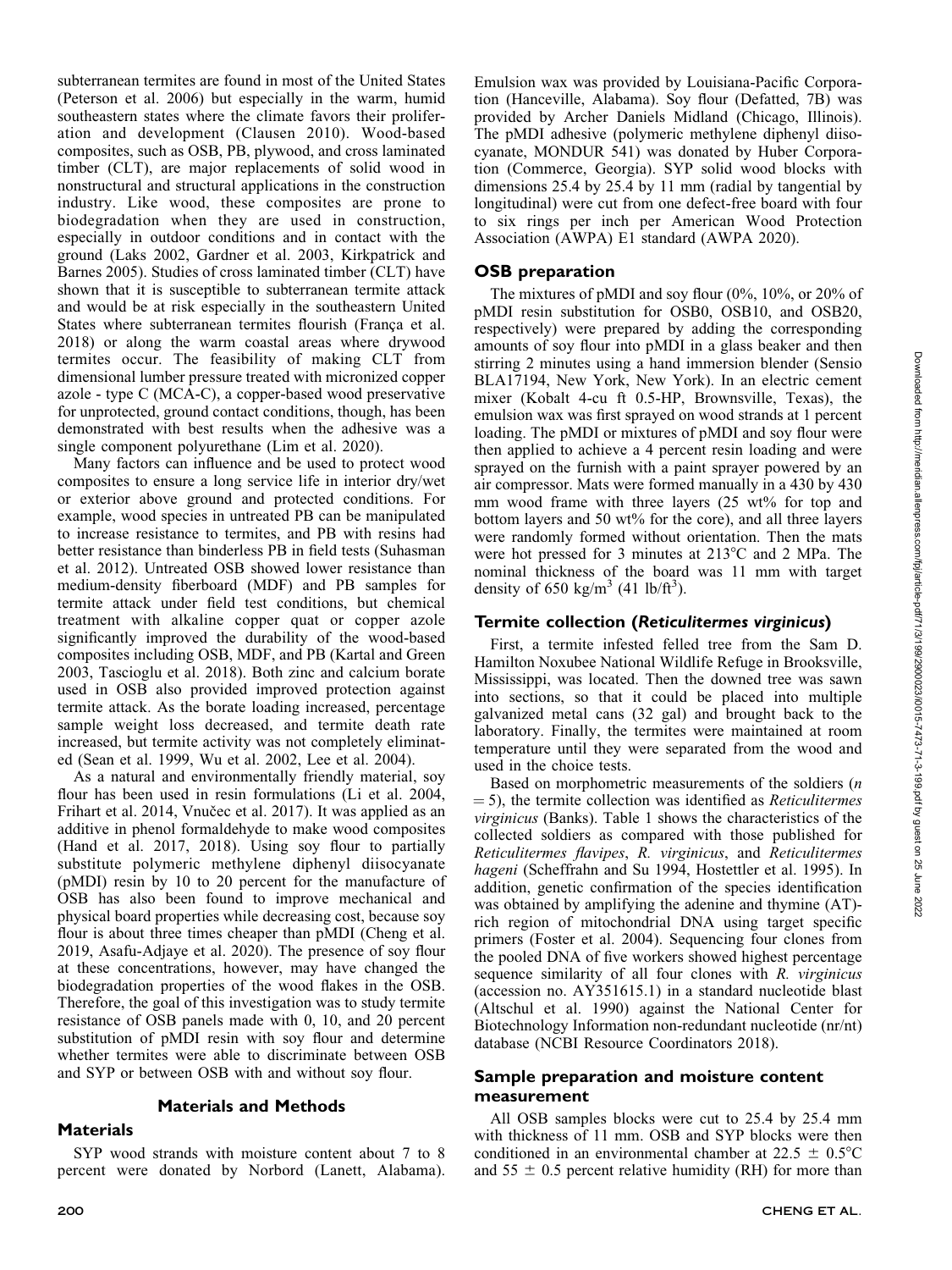Table 1.—Average morphometric measurements of the collected termite soldiers compared to other Reticulitermes species found in  $MS.<sup>a</sup>$ 

| Structure                      | MS collection     | Rfla              | Rvir              | Rhag            |
|--------------------------------|-------------------|-------------------|-------------------|-----------------|
| Head length $+$ mandibles (mm) | $2.68 \pm 0.05$   | >2.8              | $<$ 2.7 $\,$      |                 |
| Pronotum width (mm)            | $0.80 \pm 0.01$   | $0.88 \pm 1.03$   | $0.73 \pm 0.83$   | $0.58 \pm 0.67$ |
| L mandible curvature           | $70 - 90^{\circ}$ | $70 - 90^{\circ}$ | $70 - 90^{\circ}$ | $45^{\circ}$    |
| R mandible curvature           | gradual           | $70 - 90^{\circ}$ | gradual           | straighter      |

<sup>a</sup> Measurements for R. flavipes (Rfla), R. virginicus (Rvir), and R. hageni (Rhag) were compiled from Scheffrahn and Su (1994) and Hostettler et al. (1995).

2 weeks or until equilibration. The equilibrium moisture content (EMC) of the conditioned SYP and OSB samples were determined by individually weighing a random selection of 10 blocks per OSB type and 10 SYP blocks. These 40 samples were then oven-dried at  $105 \pm 0.5^{\circ}$ C and weighed again. The EMC was calculated in accordance with Equation 1. The final EMC was the average of the 10 samples.

$$
EMC = \frac{\text{conditioned weight} - \text{ovendry weight}}{\text{ovendry weight}} \times 100 \quad (1)
$$

To monitor moisture content (MC) changes of the SYP and OSB samples during the 4-week termite exposure, five blocks per OSB treatment and five SYP blocks were randomly chosen from the conditioned blocks. These 20 samples were divided into five groups of four blocks (one block from each sample type), and each group was placed into separate covered containers. Each container held 150 g sand and 30 mL sterile deionized water, and all containers were placed in an environmental chamber at  $22.5 \pm 0.5^{\circ}C$ and  $55 \pm 0.5$  percent RH. There were five time points (1, 7, 14, 21, and 28 days), and at each time point samples were removed from containers, cleaned of sand, weighed, then returned to containers. After weights were taken for the last time point, samples were oven-dried at  $105 \pm 0.5^{\circ}$ C, and then reweighed. The MC was calculated in accordance with Equation 2. The final MC was the average of the five samples for each time point and sample type.

$$
MC = \frac{\text{weight before drying} - \text{overdry weight}}{\text{overdry weight}} \times 100 \quad (2)
$$

#### Termite exposure

Experimental design.—The evaluation of termite resistance followed the general guidelines of the AWPA E1 single choice test (AWPA 2020), where termites were presented with two different samples per bioassay container. The choices were SYP versus soy substituted resin OSB or OSB0 versus OSB10. The reason for including SYP in the single choice test was to simulate the choice that termites would face in a typical residence where OSB is nailed to softwood framing lumber (spruce, pine, fir) as sheathing for walls, roofing, or as subflooring. The reason for the OSB0 versus OSB10 choice test was to determine whether there were any effects of the soy in the resin on termite behavior. The experimental design and sample numbers are summarized in Table 2. Samples were randomly chosen from the unused conditioned blocks, and conditioned weights were recorded. In total, 17 containers were set up for the OSB choice requiring 17 OSB0 and 17 OSB10 samples and seven containers each for the SYP versus OSB choice test, requiring 21 SYP samples, and seven OSB0, seven OSB10, and seven OSB20 samples. The three SYP versus OSB choice test identifiers were  $T1 = SYP$  paired with OSB0, T2  $=$  SYP paired with OSB10, and T3  $=$  SYP paired with OSB20. Control trials with no termites were also run (one sample block per container) and included five samples per OSB type and five SYP samples. All tests were set up on the same day.

Container preparation.—Test containers for the termite and no-termite controls each contained 150 g of heat sterilized play sand (Lowe's Home Improvement, Starkville, Mississippi) with 27 mL deionized water (18% MC for the sand) in a Microlite 16 ounce polypropylene food grade container with lid (Anchor Packaging, Ballwin, Missouri) and foil cover (Fig. 1). All containers and samples were sterilized by autoclaving. Placement of the samples onto the moist sand in containers was done in a biological safety cabinet using aseptic techniques. Termites were broken free of the log pieces, sieved from the coarse debris, then allowed to crawl onto slightly moistened paper towels to free them from small debris. They were then transferred to clean trays by flicking them from the paper towels. Once on the trays, they were gently aspirated and counted so that 400

Table 2.—Experimental design of the termite choice test and associated sample numbers.

| <b>Test</b>        | <b>SYP</b> | OSB <sub>0</sub> | OSB <sub>10</sub> | OSB <sub>20</sub> |
|--------------------|------------|------------------|-------------------|-------------------|
| OSB choice         |            |                  |                   |                   |
| SYP vs. OSB choice | 21         |                  |                   |                   |
| No-termite control |            |                  |                   |                   |

2022



Figure 1.—Termite containers in the environmental chamber. The inset (lower left) shows the arrangement of the samples in one container and how termites were initially congregated in the center after being added.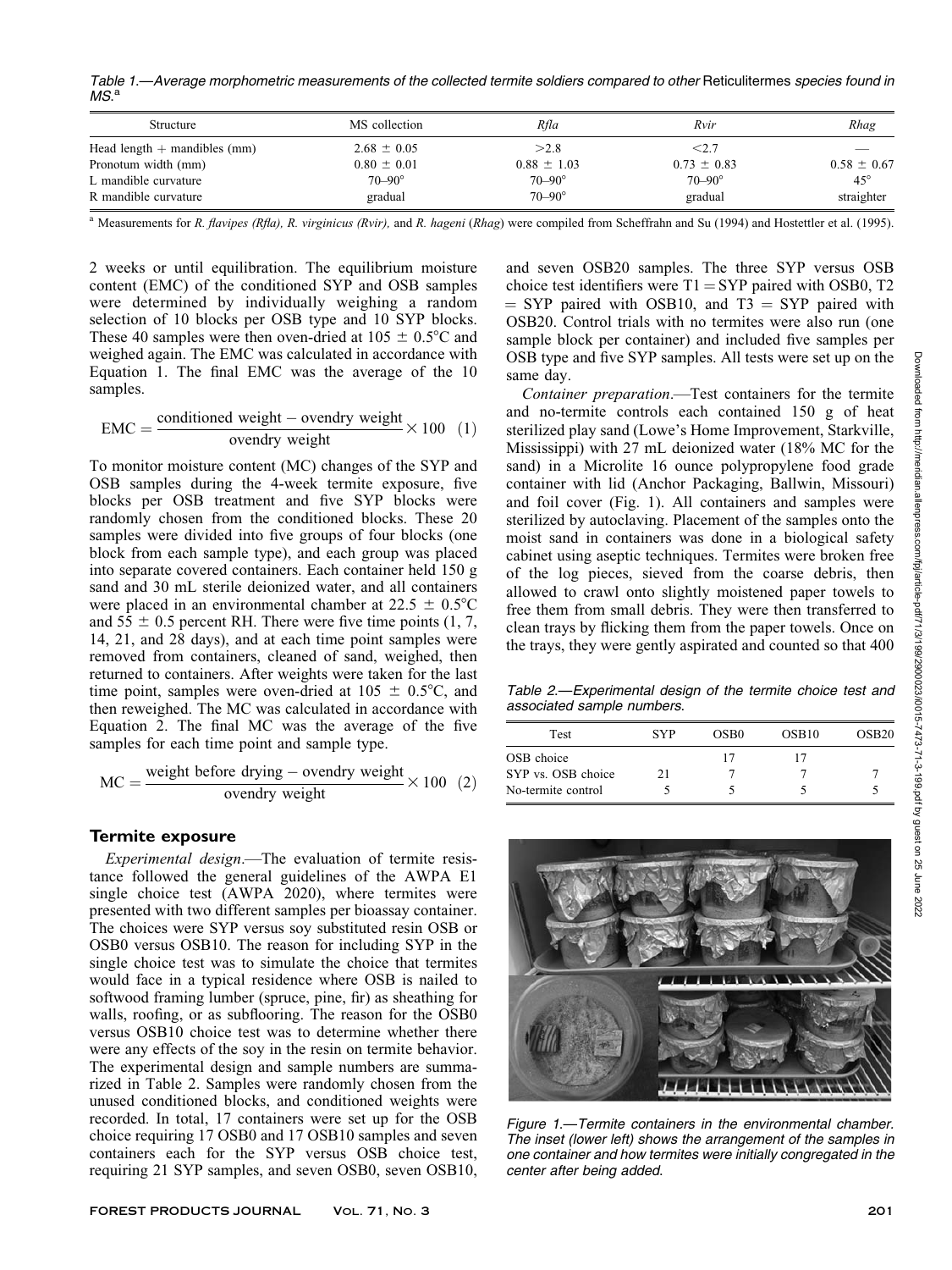workers could be used for each test container. Termites were added directly in the center of each container between the two sample blocks to avoid any initial bias (Fig. 1). All containers were placed in one dark environmental chamber for 4 weeks at  $25 \pm 1^{\circ}$ C and  $70 \pm 5$  percent RH (Fig. 1). A HOBO Pro version 2 data logger (Onset, Pocasset, Massachusetts) was placed in the chamber to monitor temperature and relative humidity.

After 4 weeks, each container was disassembled, blocks removed and cleaned of sand, and then the sand in the container was carefully dumped onto a tray so that the number of live termites could be counted and aspirated. Termite mortality (%) was estimated using Equation 3. This was an estimate because the process of dumping the sand out of the container, even when careful, can crush and cause an unknown number of termite deaths. An unknown number of living termites can also be missed when searching through the clumps of moist sand.

Termite mortality = 
$$
\frac{400 - \text{number of live terminates}}{400} \times 100
$$
 (3)

The amount of damage done to sample blocks was evaluated at the end of the testing period by assigning a visual rating score and measuring weight loss (%). Damage for SYP blocks was scored according to the AWPA E1 standard, which was based on percentage area removed from the cross-sectional face for solid wood (AWPA 2020). Since the OSB blocks did not have a cross-sectional face per se, damage was based on percentage area removed from the face with the most damage. Visual ratings were as follows: 10, sound or no visible damage; 9.5, trace; 9, slight up to 3 percent removed; 8, moderate 3 to 10 percent removed; 7, moderate/severe 10 to 30 percent removed; 6, severe 30 to 50 percent removed; 4, very severe 50 to 75 percent removed; 0, failure, sample broken or easily broken.

Weight loss (%) was measured by oven-drying the blocks at  $105 \pm 0.5^{\circ}$ C for 24 hours then taking the posttest ovendry weight. The weight loss of each block was calculated using Equation 4. The pretest dry weight was calculated by Equation 5, which was a rearrangement of Equation 1.

Weight loss

$$
= \frac{\text{pretest dry weight} - \text{posttest overdry weight}}{\text{pretest dryweight}} \times 100
$$
\n(4)

$$
Pretest dry weight = \frac{\text{conditioned weight}}{\left(1 + \frac{\text{EMC}}{100}\right)}\tag{5}
$$

## Data analysis and visualization

SAS version 9.4 (SAS Institute Inc 2016) was used for all statistical analyses with alpha  $= 0.05$  as the threshold for significance ( $P < 0.05$ ). Mean values are reported as  $\bar{X} \pm$ SE. One-way analysis of variance (ANOVA) was performed using Proc generalized linear model (GLM) in tests of main effects of sample type. The assumption of normality was checked by examining distribution of points in the residual versus quantile (Q–Q) plot and by results of the Kolmogorov-Smirnov test available in Proc Univariate. The assumption of homogeneity of variance was checked by examining

boxplots and invoking the Bartlett's test using a means statement in Proc GLM. If assumptions were met and the main effect was significant, then the Tukey multiple comparison test was implemented for mean separation. If assumptions were not met, then the Kruskall-Wallis test, which is the nonparametric equivalent for one-way ANOVA, was run using Proc NPAR1WAY. Mean separation was then provided by the Dwass, Steel, Critchlow-Fligner method.

Significance for percentage mass loss differences and visual rating differences between the two sample types in each choice test, i.e., difference for T1 (SYP – OSB0), for  $T2 (SYP - OSB10)$ , for T3  $(SYP - OSB20)$ , or difference (OSB0 - OSB10) for the OSB choice, was first checked for normality using Proc Univariate. If normal, then the paired  $t$ test results were given by the Student's t test. If not normal, paired  $t$  test results were given by the nonparametric Wilcoxon signed rank test.

Boxplots were generated using R version 4.0.2 (R Core Team 2020) through the RStudio version 1.3.1056 interface (RStudio Team 2020).

#### Results and Discussion

## Moisture content

Figure 2 shows boxplots of EMC for the OSB and SYP samples after conditioning in an environmental chamber. Mean EMC values in descending order were SYP,  $10.6 \pm$ 0.02; OSB10,  $9.3 \pm 0.2$ ; OSB0,  $9.1 \pm 0.2$ ; and OSB20, 8.7  $\pm$  0.2. Nonparametric analysis by the Kruskall Wallis test for the main effect of sample type on EMC was significant  $(P < 0.0001)$ . Mean separation test showed that SYP has significantly higher EMC (about 1.5% higher) than the OSB samples with no difference among the OSB types (OSB0, OSB10, and OSB20). Also, note that the OSB samples showed greater variation in moisture content compared with the SYP solid wood samples. Other reports have generally



Figure 2.—Boxplots of EMC for OSB and SYP samples (unshared lowercase letters above each box indicate a significant difference between means). Boxplot symbols are box length, the distance between the 25th and 75th percentiles; open diamond, the mean; horizontal line within the box, the median; whiskers, minimum to maximum values; points beyond the whiskers, outliers (greater than 3 times the interquartile range Q3–Q1).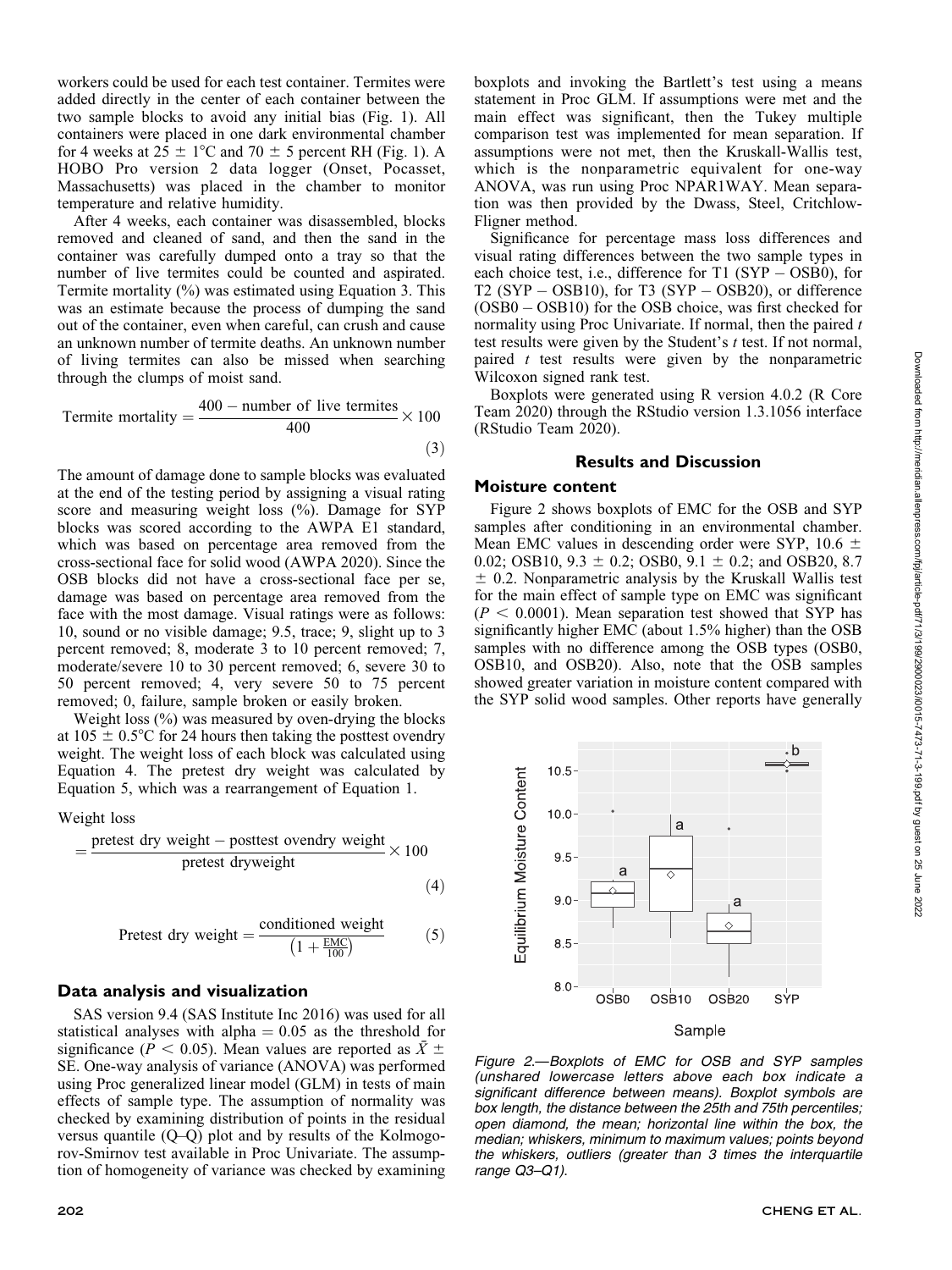shown that the MC of OSB at a given relative humidity and temperature is lower than those of solid wood (APA 2016, Boardman et al. 2017).

Figure 3 illustrates how MC increases for the SYP and OSB samples when sitting on wet sand for 4 weeks, which should model the relative changes that occurred in the termite choice tests. The lines in the graph show very different trajectories over time for SYP compared to the three OSB types. For SYP, MC climbed very rapidly from 8 to 86 percent between 0 and 1 day, reaching its plateau or saturation value of 109 percent by 1 week. The OSB samples, on the other hand, increased only from 8 to 31 percent between 0 to 1 day, then exhibited a slow but steady climb to about 82 percent over 4 weeks, presumably with a plateau occurring sometime after 4 weeks. For the three types of OSB samples, nearly overlapping lines indicated similar MC values and changes over time. The greatest difference between MCs of SYP and OSB  $(>50\%$  higher for SYP) occurred at the 1-day and 1-week time points, which was far greater than the only 1.5 percent increase observed for their respective EMCs (Fig. 2). The lower rate of absorption and consistently lower values of MC at the five time points are probably related to the higher densities of OSB compared with solid wood (Winistorfer et al. 1996), the presence of resin binder, water-repellent waxes, and other additives (Behr 1972, Evans et al. 1997, Kartal and Green 2003). Zhang et al. (2007), who studied SYP strands, found that (1) strands with higher density take up less total water, (2) as the resin concentration increased, the rate of water uptake decreased along with the total amount of total water absorbed, and (3) wax, like resin, had a similar inverse relationship with rate of water absorption and total water absorbed.

The slower rate of moisture absorption by the OSB was also most likely responsible for the visible changes in termite behavior that were evident in 3-week photos (Fig. 4). In the OSB choice test (OSB0 vs. OSB10, Fig. 4 right photo), termites had fully encased both OSB samples with sand tubes, while in choice tests that involved SYP, minimal sand cover was found on either SYP or OSB samples, and termites exhibited a clear preference for the SYP. These observed behavior differences can be interpreted in the context of the MC results of Figure 3, that is, the natural amounts of water absorbed by the OSB sitting on wet sand (30% at 1 day, 50% at 1 week, and 70% at 3 weeks) was not high enough to sustain termite activity.



Figure 3.—Moisture content changes of SYP and OSB samples when sitting on wet sand.

Although the MC of the termite exposed samples was not measured, it is known that termites alter their behavior according to their moisture requirements. In addition to relative humidity preferences (Zukowski and Su 2017), termites exhibit clear feeding preferences for wood at specific MCs. In short term (3-day) three block choice tests of wood at three different MC ranges, Coptotermes formosanus preferred Japanese red pine in the middle range (79 to 102 percent), while Reticulitermes speratus preferred the middle (79 to 102 percent), and high ranges (140% to 182%; Nakayama et al. 2005). Given their taxonomic relationship, R. virginicus is probably like R. speratus, preferring wood with MC in the middle and high ranges. Owing to the relatively slow increase of OSB MC, it is reasonable to infer that the wet sand encasement was a behavioral response used by the termites to raise the OSB MC. Water absorption by SYP, on the other hand, exceeded 80 percent MC after 1 day on wet sand, obviating the need for sand tubes.

# Weight loss

Figure 5 shows boxplots of weight loss for the SYP and OSB samples in the SYP versus OSB choice tests (T1, T2, and T3). Within each boxplot, one-way ANOVA for the main effect of choice type found that there was no significant difference in percentage weight loss of SYP or OSB blocks. Specifically, SYP samples (Fig. 5, left graph) exhibited 17.2, 17.7, and 16.4 percent weight losses for T1, T2, and T3 choice tests, respectively, which were not significantly different, and weight losses for the OSB0, OSB10, and OSB20 samples (Fig. 5, right graph) were 3.0, 2.1, and 1.9 percent, respectively for the T1, T2, and T3 choice tests, were also not significantly different. In addition, weight losses from no-termite controls were 0.43  $\pm$  0.07 percent for SYP, 0.05  $\pm$  0.25 percent for OSB0,  $-0.40 \pm 0.31$  percent for OSB10, and  $-0.05 \pm 0.18$  percent for OSB20. All means from no-termite controls were within  $\pm$  0.5 of 0 percent, indicating that leaching did not contribute to weight loss in the termite exposed samples.

Within a given T1, T2, or T3 choice test, the difference in percentage weight loss between the SYP and the paired OSB sample, i.e., difference (SYP - OSB), were highly significant ( $P < 0.0001$ ; Table 3). A significant difference meant that the SYP sample always exhibited a significantly higher weight loss than the partner OSB sample. Thus, the termites demonstrated a strong preference for the SYP, consuming more of the SYP than the OSB sample. This suggests that when OSB is used as sheathing for walls or roofing or as subflooring, termites might preferentially attack the softwood framing studs before they attacked the soy substituted OSB. Furthermore, mean fold change values between SYP and OSB for T1, T2, and T3 were  $5.7\times$ ,  $8.4\times$ , and  $8.6\times$ , respectively, suggesting that the soy flour substitution in the resin of OSB10 and OSB20 made the OSB less palatable compared with the OSB0 sample. Percentage moisture content was most likely not involved here, given the similarity of the OSB0, OSB10, and OSB20 lines in Figure 3.

A search of the literature revealed no research on the effects of soy or other agro-based protein flours like wheat gluten as feeding deterrents for termites. There is, however, enough known from other animals and arthropod systems to speculate that the soy flour used in the adhesive had at least some antinutritional properties for termites. As described by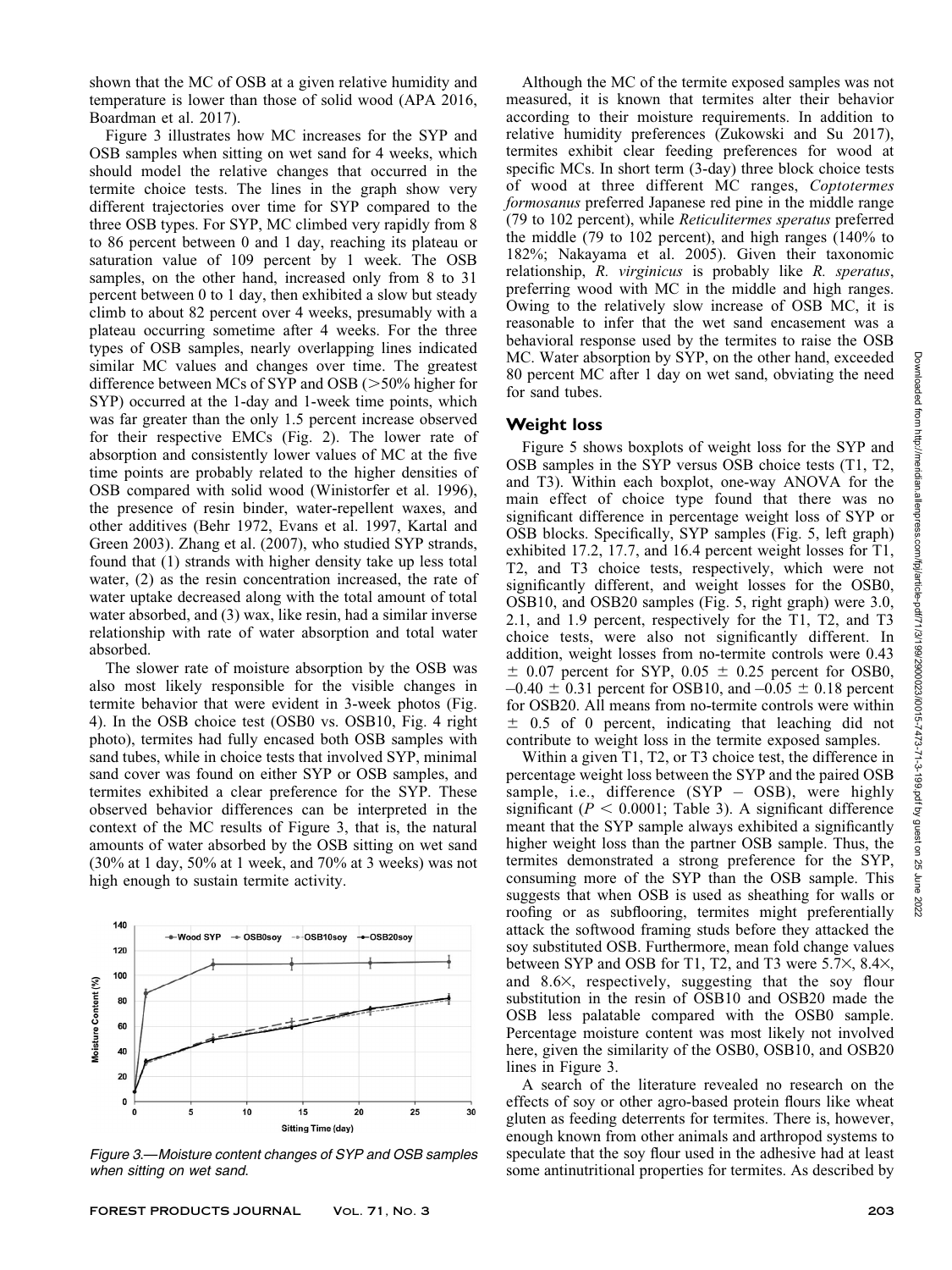

Figure 4.—Three-week photos showing termite preference for SYP in SYP versus OSB20 choice test (left) and no obvious preference in the OSB choice test, OSB0 versus OSB10 (right, samples also encased in moist sand).



Figure 5.—Weight loss for SYP (left) and OSB (right) samples in choice tests (shared lowercase letters above each box indicate no significant difference for within graph mean comparisons). See Figure 2 for boxplot symbol definitions.

|  |  | Table 3.—Paired t test results for percent weight loss difference in the SYP versus OSB choice tests. |
|--|--|-------------------------------------------------------------------------------------------------------|

| Choice test            | SYP weight loss $(\% )$<br>$\bar{X} \pm SE$ | OSB weight loss $(\% )$<br>$\bar{X} \pm SE$ | Difference $(SYP - OSB)$<br>P >  t | Fold change (SYP/OSB) |
|------------------------|---------------------------------------------|---------------------------------------------|------------------------------------|-----------------------|
| $T1 = SYP$ vs. OSB0    | $17.2 \pm 1.0$                              | $3.0 \pm 0.8$                               | $< 0.0001^{\rm a}$                 | $5.7\times$           |
| $T2 = SYP$ vs. $OSB10$ | $17.7 \pm 0.7$                              | $2.1 \pm 0.5$                               | $< 0.0001^{\rm b}$                 | $8.4\times$           |
| $T3 = SYP$ vs. OSB20   | $16.4 \pm 1.0$                              | $1.9 \pm 0.3$                               | $< 0.0001^{\rm b}$                 | $8.6\times$           |

<sup>a</sup> Significant by Wilcoxon signed rank test.

 $<sup>b</sup>$  Significant by Student's t test.</sup>

Frihart et al. (2014), soy flour used for adhesives contains about 50 percent protein, 0 percent oil, 40 percent carbohydrates, and <10 percent moisture. The most abundant proteins (50% to 75%) by mass in the soluble protein fraction are glycinin and  $\beta$ -conglycinin (Murphy and Resurreccion 1984). These two proteins are highly antigenic and known to cause many of the food allergies and associated intestinal inflammation in animals after the ingestion of soy-containing food products (Peng et al. 2018). Moreover, when glycinin and  $\beta$ -conglycinin were fed to juvenile Chinese mitten crabs (an arthropod like termites), results showed significant reductions in crab survival and weight gain (Han et al. 2019). These antinutritional effects were attributed to gut inflammation, digestive dysfunction, phylum-level shifts in the bacterial

community, and an increase in pathogenic bacteria (Han et al. 2019). The last two responses were similarly described for the hindgut dysbiosis observed in termites fed chitosantreated wood (Tang et al. 2018).

The paired  $t$  test result for weight loss difference in the OSB choice test (OSB0 – OSB10) are detailed in Table 4. The difference was not significant  $(P=0.07)$  with OSB0 and OSB10 exhibiting 8.5 and 5.6 percent weight loss, respectively, representing only  $1.5\times$  fold change between the two means. Thus, even though SYP was a preferred food source (Figs. 4 and 5), when presented with only OSB, termites were capable of consuming the OSB, but at roughly half or less than half the consumption rate of SYP (Table 3). In addition, although the difference (OSB0 - OSB10) was not significant, it followed the same trend of decreasing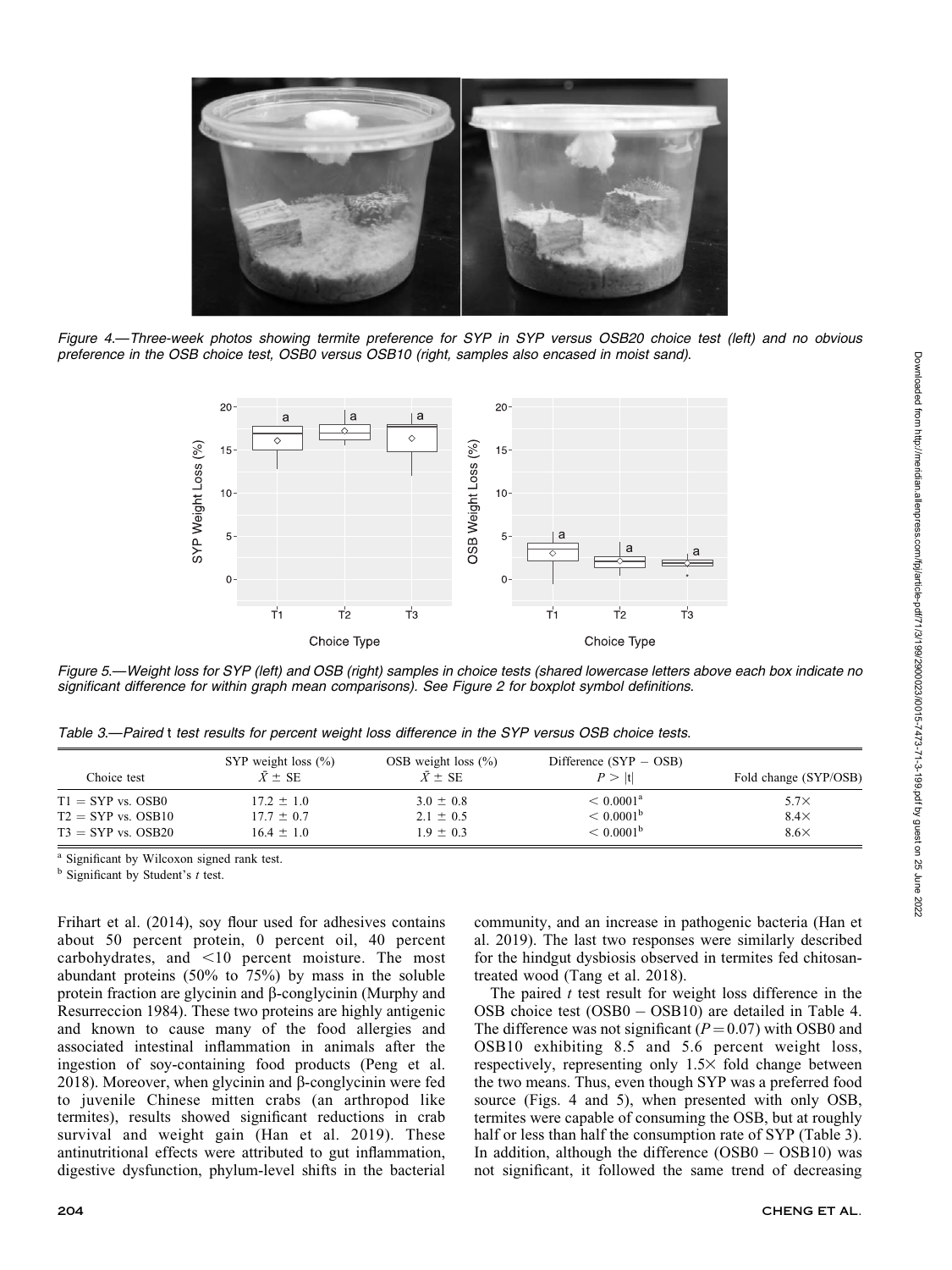Table 4.—Student's t test result for percent weight loss difference in the OSB choice test.

| Choice test | OSB0 weight loss $(\% )$<br>$\bar{X} \pm \text{SE}$ | OSB10 weight loss $(\% )$<br>$\bar{X} \pm \text{SE}$ | Difference $(OSB0 - OSB10)$<br>P >  S | Fold change (OSB0/OSB10) |
|-------------|-----------------------------------------------------|------------------------------------------------------|---------------------------------------|--------------------------|
| OSB vs. OSB | $8.5 \pm 0.8$                                       | $5.6 \pm 0.8$                                        | 0.07                                  | $.5\times$               |

palatability with the addition of soy flour, possibly due to related antinutritional effects described above. Had OSB20 been paired with OSB0, the difference may have become significant, since it was nearly so with OSB10. Overall, though, OSB composites were more resistant to termite attack than SYP solid wood, and substituting soy flour in the pMDI resin made the OSB composites even less attractive to termite attack. To provide some overall perspective for weight loss data, Holt et al. (2012), using similarly sized blocks (2.5 by 2.5 by 1.1 cm) in an AWPA E1 no-choice test with Reticulitermes spp. observed 19 percent weight loss for SYP and 11.2 percent weight loss for commercial OSB, values that were roughly comparable to the values found here for single choice tests.

# Visual rating

Figure 6 shows the no-termite control samples after 4 weeks on moist sand and oven-drying. SYP samples showed no visible change after 4 weeks on the moist sand, while OSB samples showed small areas of partial delamination in addition to scattered spots of dark discoloration, both of which were especially evident along the cut edges of the blocks. The no-termite OSB controls were helpful in differentiating areas of delamination or other irregularities from termite damage. In general, edges and surfaces of delaminated areas were sharp, whereas areas eaten by termites were more rounded and tended to form shallow channels through the OSB. For the SYP versus OSB choice tests (Fig. 7A), all SYP solid wood samples showed visible losses of early wood that extended through the entire thickness of the block. Losses from the OSB samples, on the other hand, were not always so obvious and rarely spanned the entire thickness of the block.

Boxplots of visual ratings for samples from the SYP versus OSB choice tests are presented in Figure 8. A higher visual rating number equates to less damage. Results from the nonparametric Kruskall-Wallis test showed that the choice



Figure 6.—No-termite control samples after 4 weeks on moist sand and oven-drying.

test type (T1, T2, or T3) had no significant effect on visual ratings of the SYP samples (Fig. 8, left graph). Choice test type, however, did have a significant effect on visual ratings for the OSB samples, specifically, OSB0 had a significantly lower mean rating (more damage) than OSB20, while the mean visual rating for OSB10 was intermediate and not significantly different from either OSB0 or OSB20 (Fig. 8, right graph). Mean SYP damage ratings were severe (6.1 for T1, 5.7 for T2, and 6.0 for T3) or about 30 to 50 percent of cross-sectional area removed, while mean OSB damage ratings were moderate/severe (6.9), moderate (8.0), and slight (9.1) for T1, T2, and T3, respectively. Nonparametric Wilcoxon signed rank test results for difference in visual rating between paired samples in each choice test (Table 5) showed that the difference  $(SYP - OSB)$  was not significant when SYP was paired with OSB0 but was significant when SYP was paired with OSB10 or OSB20 with SYP showing lower ratings (more damage) than the OSB.



Figure 7.—SYP versus OSB samples (a) and OSB0 versus OSB10 (b) after termite exposure for 4 weeks in choice tests and oven-drying.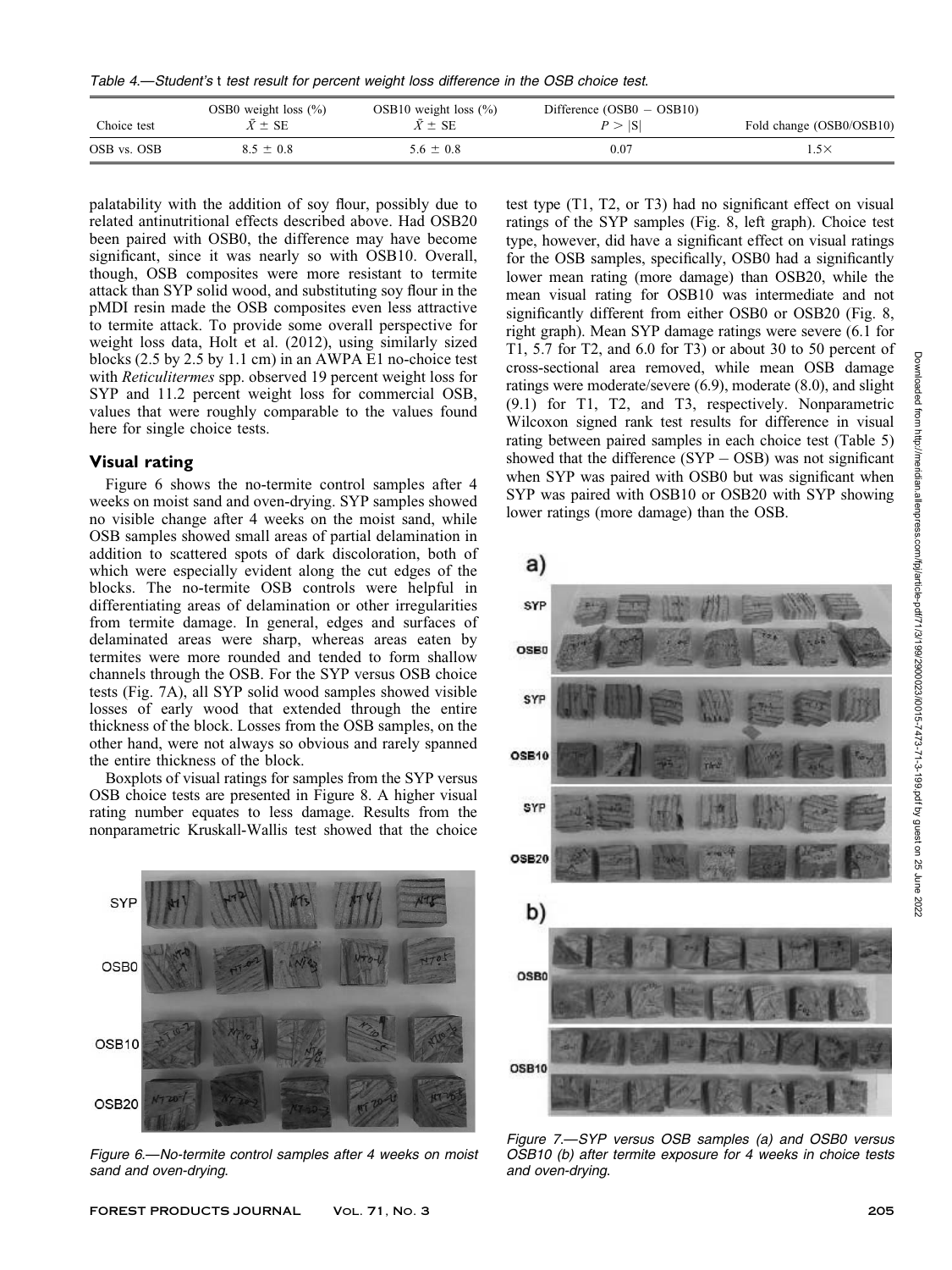

Table 5.—Wilcoxon signed rank test results for visual rating differences in the SYP versus OSB choice tests.

| Choice test             | SYP Visual rating $\bar{X}$ | OSB Visual rating $\overline{X}$ | Difference (SYP – OSB) $P >  S $ |
|-------------------------|-----------------------------|----------------------------------|----------------------------------|
| $T1 = SYP$ versus OSB0  | 6.1 severe                  | 6.9 moderate/severe              | 0.30                             |
| $T2 = SYP$ versus OSB10 | 5.7 severe                  | 8.0 moderate                     | 0.03 <sup>a</sup>                |
| $T3 = SYP$ versus OSB20 | 6.0 severe                  | 9.1 slight                       | $0.02^{\rm a}$                   |

<sup>a</sup> Significant.

symbol definitions.

 $10 -$ 

 $8<sup>°</sup>$ 

ĥ

 $\overline{4}$ 

 $2 -$ 

 $0 -$ 

T1

T2

SYP Visual Rating

Comparing Tables 3 and 5, it is apparent that between the T1, T2, and T3 choice tests, there was within test correspondence and between test consistency for the SYP percentage weight loss and visual rating data. Percentage weight losses were all around 17 percent, while visual ratings were all around 6.0 for severe damage. Within test correspondence and between test consistency for the OSB percentage weight loss and visual rating, however, was lacking. Even though weight losses were 2 to 3 percent, visual ratings ranged from 6.9 for moderate/severe damage (OSB0) to 8.0 for moderate damage (OSB10), and 9.1 for slight damage (OSB20). The most likely explanation for this discrepancy was the OSB was more difficult to visually rate, even when no-termite controls were run concurrently as a visual reference. Areas of delamination and other gaps due to manufacturing irregularities could have inflated damage ratings, resulting in a lower score than that suggested by the corresponding weight loss value. These problems were especially evident when rating OSB0 and OSB10. Either way, there appeared to be better correspondence between weight loss and visual rating data for OSB20, suggesting that the soy flour, in addition to decreasing palatability to termites, also improved adhesion between the wood and pMDI resin (Hand et al. 2017, 2018, Cheng et al. 2019). Differences in feeding behavior were also apparent between SYP and OSB. On SYP, termites typically consumed through the entire thickness of the block, which was rarely true for the OSB (Fig. 7A). Consequently, an SYP sample scored as 7 (10% to 30% of the cross-sectional face affected) would have a much higher percentage mass loss than an OSB block with the same score.

Correspondence and consistency between weight loss and visual rating were better for the OSB choice test. Like the difference in percentage weight loss (Table 4), the

difference in visual rating (OSB0 - OSB10) was not significant (Table 6 and Fig. 7B) and weight losses of 6 to 9 percent corresponded to visual ratings of 6.9 or moderate/ severe damage.

# Termite mortality

Boxplots of termite mortality for the four types of choice tests are shown in Figure 9. One-way ANOVA for the main effect of choice type detected no significant differences, suggesting that mortality did not differentially affect moisture content, weight loss, or visual rating data. Mean percentage mortality values for T1, T2, and T3 SYP versus OSB choice tests were 64.3  $\pm$  4.2, 45.0  $\pm$  12.2, and 51.0  $\pm$ 10.3, respectively, and 48.6  $\pm$  4.9 for the OSB choice test. Overall, mortality, was highly variable from container to container and had higher mean values than similar tests run with other species of subterranean termites. Higher mortality for *R. virginicus*, however, is not uncommon. Haverty (1979) found that R. virginicus survival in 8-week laboratory tests was considerably less compared with R. flavipes and Coptotermes formosanus, with R. virginicus exhibiting 12 and 21 percent more mortality, respectively, than the other two species. Telmadarrehei et al. (2020) reported that the AWPA E1 bioassay duration with R. virginicus had to be shortened to 18 days in order to maintain about 25 percent mortality in water-treated controls (water-treated wood), compared with 90 percent mortality in starvation controls.

Moisture content of the food substrate can also directly influence termite mortality. McManamy et al. (2008) showed that under conditions of saturated humidity,  $ST_{50}$ (time to reach 50% survival) for  $R$ . flavipes on SYP wood at 30 and 28 percent MC was 35.8 and 19.1 days, respectively, with 100 percent mortality on wood at 20 percent MC by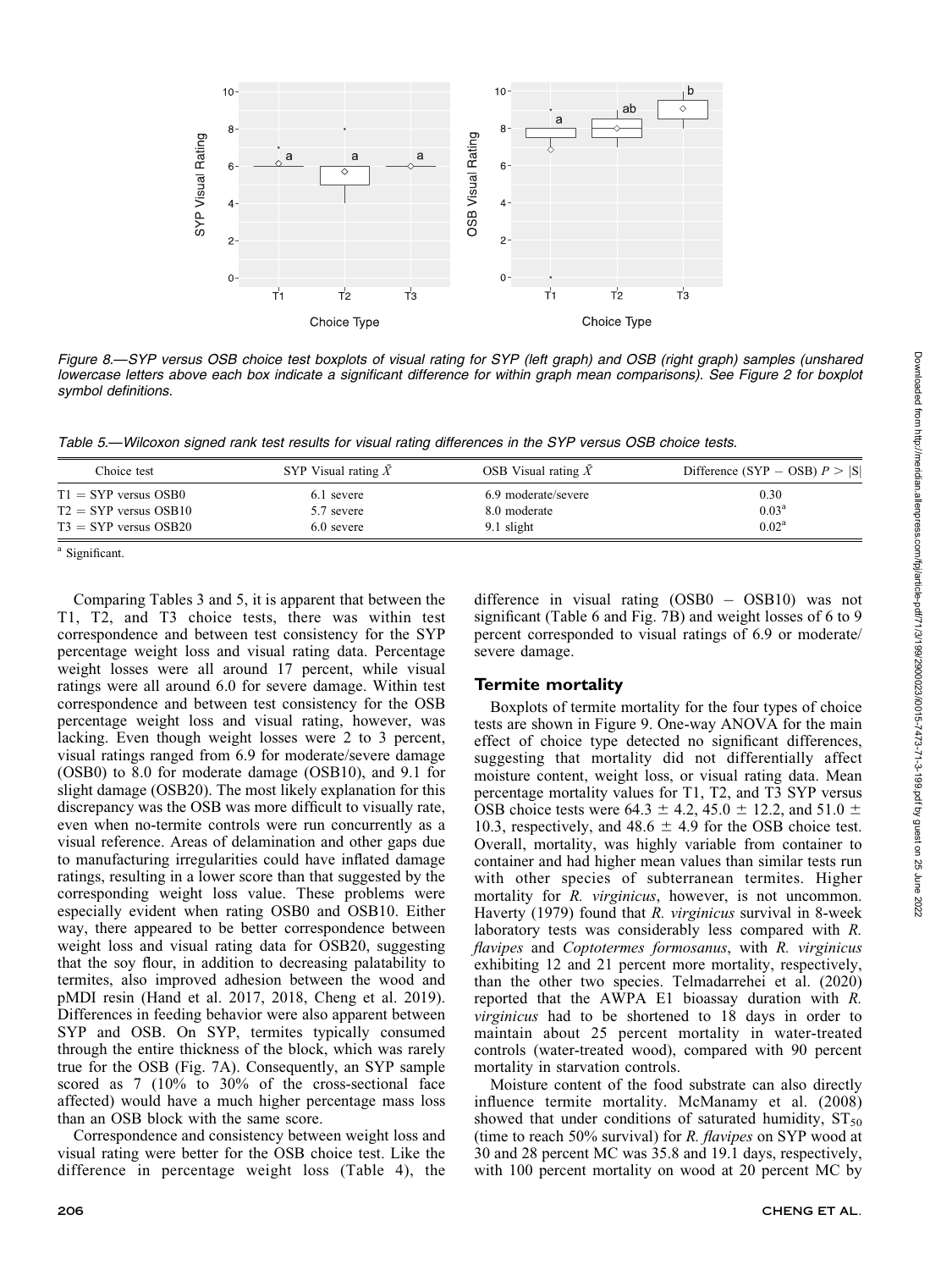Table 6.—Wilcoxon signed rank test result for visual rating difference in the OSB choice test.

| Choice test | OSB0 Visual rating $\overline{X}$ | OSB10 Visual rating $\bar{X}$ | Difference (OSB0 – OSB10) $P >  S $ |
|-------------|-----------------------------------|-------------------------------|-------------------------------------|
| OSB vs. OSB | 6.9 moderate/severe               | 6.9 moderate/severe           | 0.67                                |



Figure 9.—Boxplots of termite mortality in choice tests (shared letters above each box indicate no significant difference between means). See Figure 2 for boxplot symbol definitions.

day 17. It should be noted that McManamy et al. (2008) oven-dried their wood at 60°C for MC determinations, which means MC values were underestimated. Instead, the correct method of estimating MC requires oven-drying at  $100^{\circ}$ C to  $105^{\circ}$ C, since lower temperatures fail remove all bound water from the wood cell walls (Eckelman 1997, Glass and Zelinka 2010).

Another factor that may have contributed to mortality is the aspiration method of counting used. The AWPA E1 standard (AWPA 2020) recommends aspiration over weighing to get an estimate of 400 termites, but it is possible that R. virginicus with its smaller body size is more prone to damage during aspiration compared with other termite species. Since our tests did not include a SYP versus SYP control, it was difficult to isolate the cause of the mortality, which may have been due to previously mentioned factors, i.e., antinutritional effects of soy, moisture content requirements, starvation, or the aspiration method of counting termites. It can be said, however, that mold was not detected in any of the containers, nor was there any evidence of red-colored strains of the soilborne opportunistic bacterial pathogen, Serratia marcescens, which can infect subterranean termites (Osbrink et al. 2001, Tang et al. 2018).

#### **Conclusions**

The results of this investigation clearly showed that OSB panels made with pMDI resin substituted with soy flour were more resistant to termite attack than SYP. This conclusion was supported by both weight loss and visual rating data. The consumption preference of SYP over OSB0, OSB10, or OSB20 in single choice tests was most likely related to the high MC requirements that termites have for their food source. Owing to the presence of resin and wax, the three types of OSB tested exhibited much slower rates of water absorption compared with SYP. In addition, when the single choice only involved OSB, termites constructed and coated both OSB blocks with sand tubes, a behavior modification that was probably triggered by the low moisture content of the OSB. Significant differences and trends observed in the weight loss data for both SYP versus OSB and OSB versus OSB single choice tests suggest that the soy flour made the OSB less palatable. Antinutritional effects of soy flour, although not yet studied in insects, are based on the antigenic effects of its major constituent proteins, glycinin and  $\beta$ conglycinin, which can lead to inflammation of the gut and dysbiosis. The biological resistance of soy substituted OSB to R. virginicus adds to the growing list of advantages being discovered for this new forest product, which include the potential of decreasing manufacturing costs without compromising the physical and mechanical board properties and reduced environmental impact, since some of the resin is replaced with a biobased material. Future research will be needed, however, to determine its resistance to other species of subterranean termites, like C. formosanus, which has different moisture content requirements than Reticulitermes spp., and to other biologically degradative organisms such as mold and decay fungi.

# Acknowledgments

This study was partially funded by the United Soybean Board, the Alabama Farmers Federation, and the U.S. Department of Agriculture, Forest Service. The authors gratefully acknowledge financial support from the State Key Laboratory of Bio-Fibers and Eco-Textiles (KFKT04) and Regions Bank. The authors thank Louisiana Pacific (LP) Corporation, Norbord, Archer Daniels Midland, and Huber Corporation for providing emulsion wax, wood strands, soy flour, and pMDI adhesive, respectively. The authors appreciate the support from the colleagues and graduate students in the Forest Products Development Center, Auburn University, and the technical help of Tina Ciaramitaro in the USDA Forest Service, Forest Products Laboratory. The findings and conclusions in this publication are those of the authors and should not be construed to represent any official USDA or U.S. Government determination or policy.

# Literature Cited

- Altschul, S. F., W. Gish, W. Miller, E. W. Myers, and D. J. Lipman. 1990. Basic local alignment search tool. J. Mol. Biol. 215(3):403–410.
- APA. 2016. Moisture-related dimensional stability. Technical Topics, TT-028C; APA, Tacoma, Washington. 5 pp.
- Asafu-Adjaye, O., B. Via, and S. Banerjee. 2020. Soy flour substitution in polymeric methylene diphenyl diisocyanate resin for composite panel applications. Forest Prod. J. 70(3):350–355.
- AWPA. 2020. E1-17 Standard laboratory methods for evaluating the termite resistance of wood-based materials: Choice and no-choice tests. In: American Wood Protection Association Book of Standards; American Wood Protection Association, Birmingham, Alabama.
- Behr, E. A. 1972. Decay and termite resistance of medium-density fiberboards made from wood residue. Forest Prod. J. 22(12):48–51.
- Boardman, C. R., S. V. Glass, and P. K. Lebow. 2017. Simple and accurate temperature correction for moisture pin calibrations in oriented strand board. Build. Environ. 112:250–260.
- Cheng, Q., C. Essien, B. Via, and S. Banerjee. 2019. Cost savings from